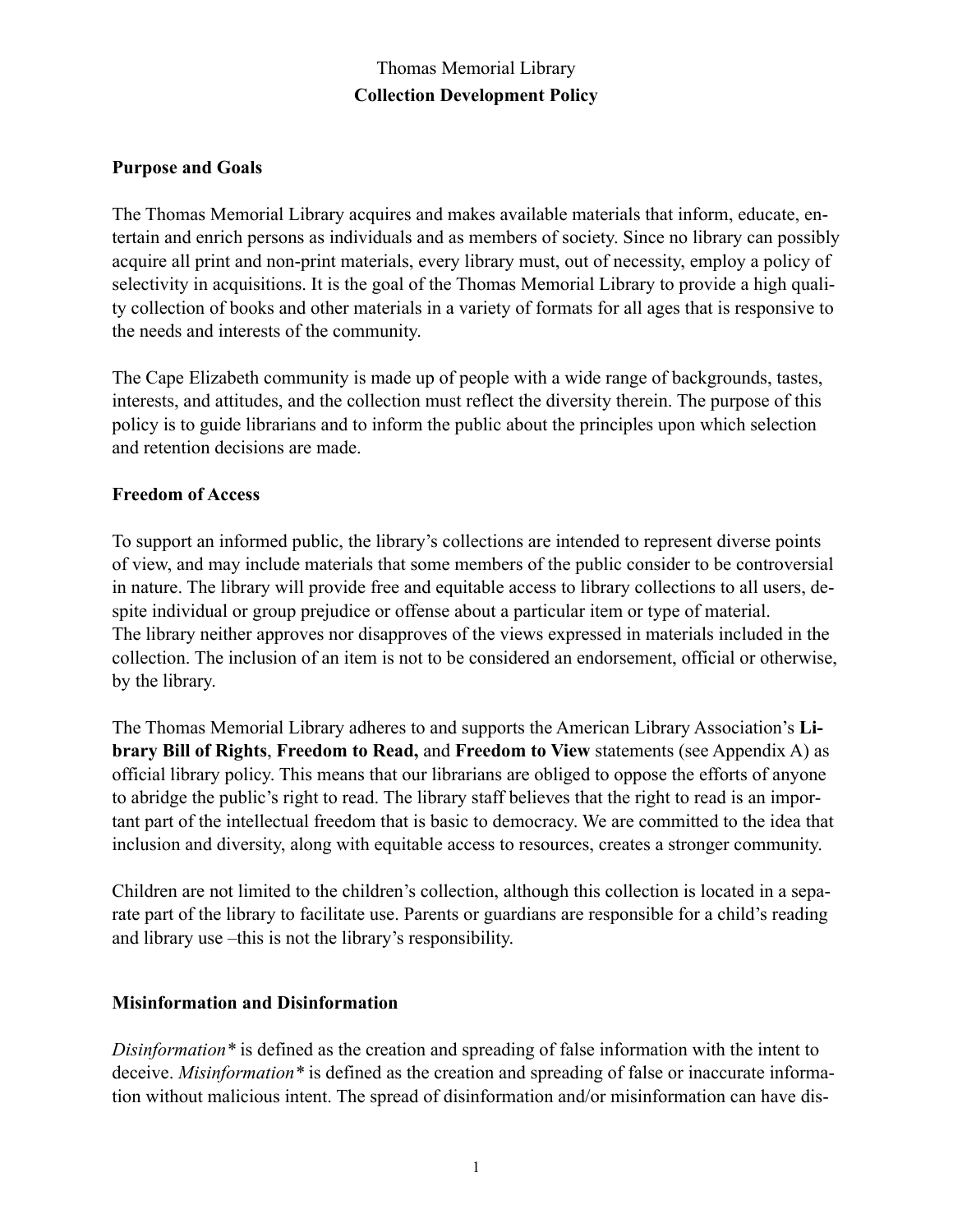astrous results. As the ALA and Institute of Museum and Library Services states, "combined, mis/disinformation can have an alarming impact on public opinion, our trust of the media, and our understanding of democracy." The Thomas Memorial Library makes every effort to ensure that the materials it purchases for its collections do not promote false or inaccurate information of any kind.

\*Definitions provided by *[Media Literacy in the Library: A Guide for Library Practitioners](https://www.ala.org/tools/sites/ala.org.tools/files/content/%252521%252520Media-Lit_Prac-Guide_FINALWEB_112020_0.pdf)* (ALA, 2020)

### **The Library's Collections**

The Thomas Memorial Library serves a patron base that represents all ages and they possess a wide range of interests and tastes, educational and career attainments, economic backgrounds, and technological sophistication. The library provides print collections in the form of circulating fiction and nonfiction books, large-print books, reference books, and periodicals; non-print collections comprised visual media, audiobooks, and physical items, which may include kits made up of multiple related items, and other tools and equipment the public might not be able to acquire on their own. The library also provides access to an electronic resource collection in the form of databases, e-books, e-audiobooks, streaming video, and various other services made available online through contracted services.

### **Special Collections**

The Thomas Memorial Library maintains several special collections of circulating items that have their own selection criteria:

- **The Maine Collection:** The library retains materials related to local and Maine history even though they may be factually out-of-date, provided they offer some historical significance or interest.
- **The Gabriel A. Zimpritch Poetry & Writing Collection:** This memorial collection features print and non-print materials focusing on poetry, writing, and publishing.
- **Local Authors Collection:** The purpose of the local author collection is to support and encourage content creation, entrepreneurial achievement, and community prosperity, and to encourage local authors to meet and share their work and experiences. If accepted, a single copy of the work will be added to the collection and retained for a minimum of one year. Acceptance of an author's work does not guarantee that we will buy additional copies, nor purchase them directly through the author. Cape Elizabeth residents of all ages are encouraged to submit their books for consideration. Materials will be selected based on the guidelines below.
	- Author must be a current resident of Cape Elizabeth
	- Book submissions must be professionally printed and bound (no spiral binding). Thomas Memorial Library generally does not add books to the general collection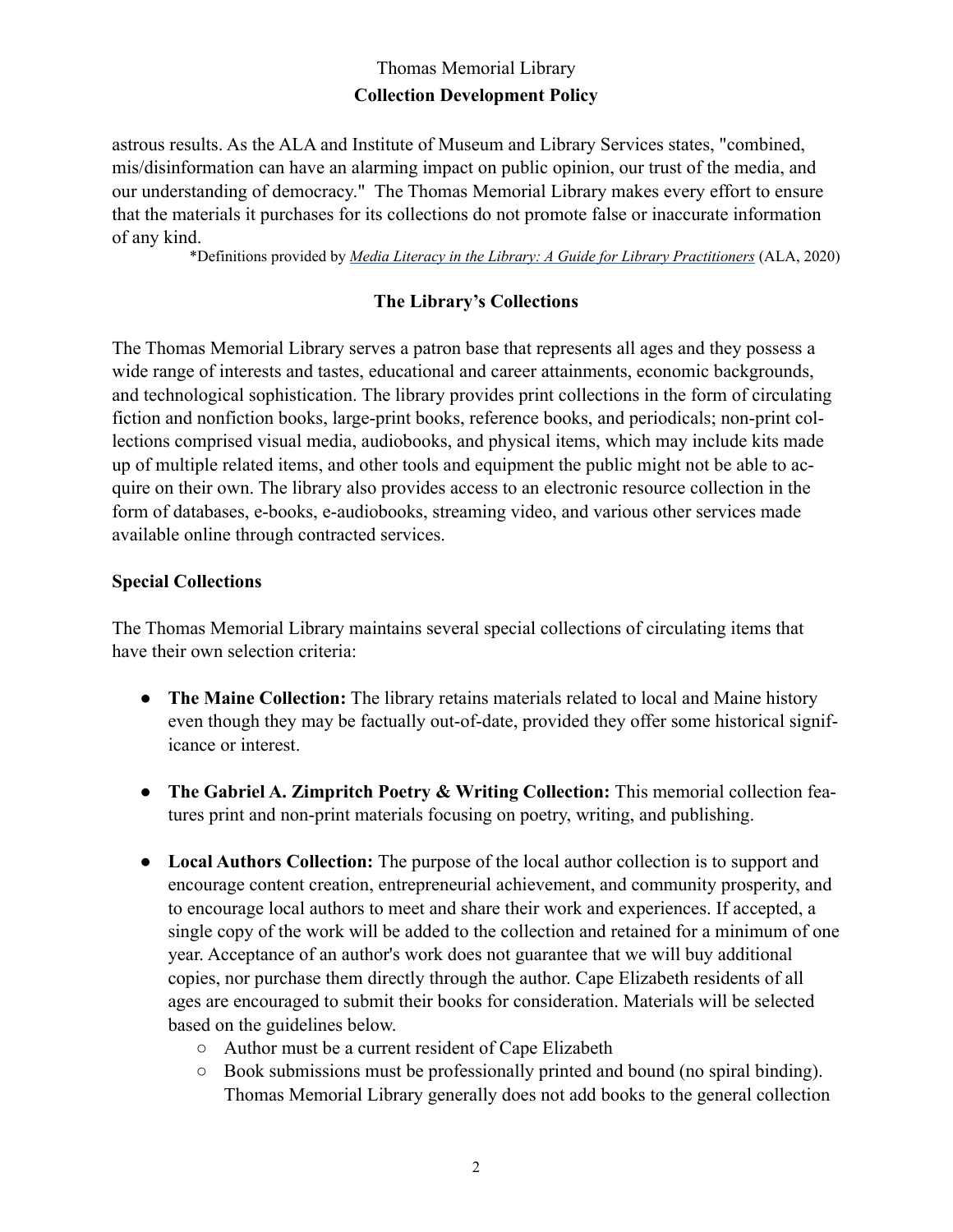that have been self-printed. Books with pages designed to be filled in by the reader or torn out are not appropriate.

- Submissions must be donated to the library and will become the property of the Thomas Memorial Library.
- The collection is intended to contribute to the education and enjoyment of the community. Criteria for selection may include:
	- Presence of an important movement, style, trend, or culture
	- Vitality and originality
	- Artistic presentation and quality
	- Overall entertainment or educational value
	- Appropriateness for readers of different tastes, interests, and reading abilities.
- Materials that are accepted and added to the collection will be subject to the same standards as any other library material and may be reconsidered, weeded and withdrawn in the course of time. Items that are withdrawn will be donated to other non-profit agencies, or recycled where appropriate. No items can be held for or returned to individuals. Titles that are discarded, lost, or withdrawn are not automatically replaced or reordered.
- Local Materials that are not accepted for addition into the library's collection will be donated to other non-profit agencies, or recycled where appropriate.
- The library is under no obligation to promote individual books or authors, nor provide authors with a programming platform.
- A completed submission form must accompany each item. (See Appendix C.)

## **Resource Sharing**

Budget and space limitations preclude the library from duplicating the specialized and comprehensive collections that exist elsewhere in the state. Instead, the library offers its patrons access to a greatly expanded collection via the interlibrary services of the Minerva Consortium and MaineCat. Minerva is a consortium of over 60 public, school, college, and special libraries in Maine that allows patrons of the member libraries to search a joint catalog of member library holdings, borrow and return books at any library in the system, and use other joint library services. MaineCat is a consortium of public and academic libraries whose members loan one another available items from their collections.

## **Responsibility for Collection Development**

The responsibility for selecting, acquiring, and organizing materials rests with professional staff librarians.

### **Selection**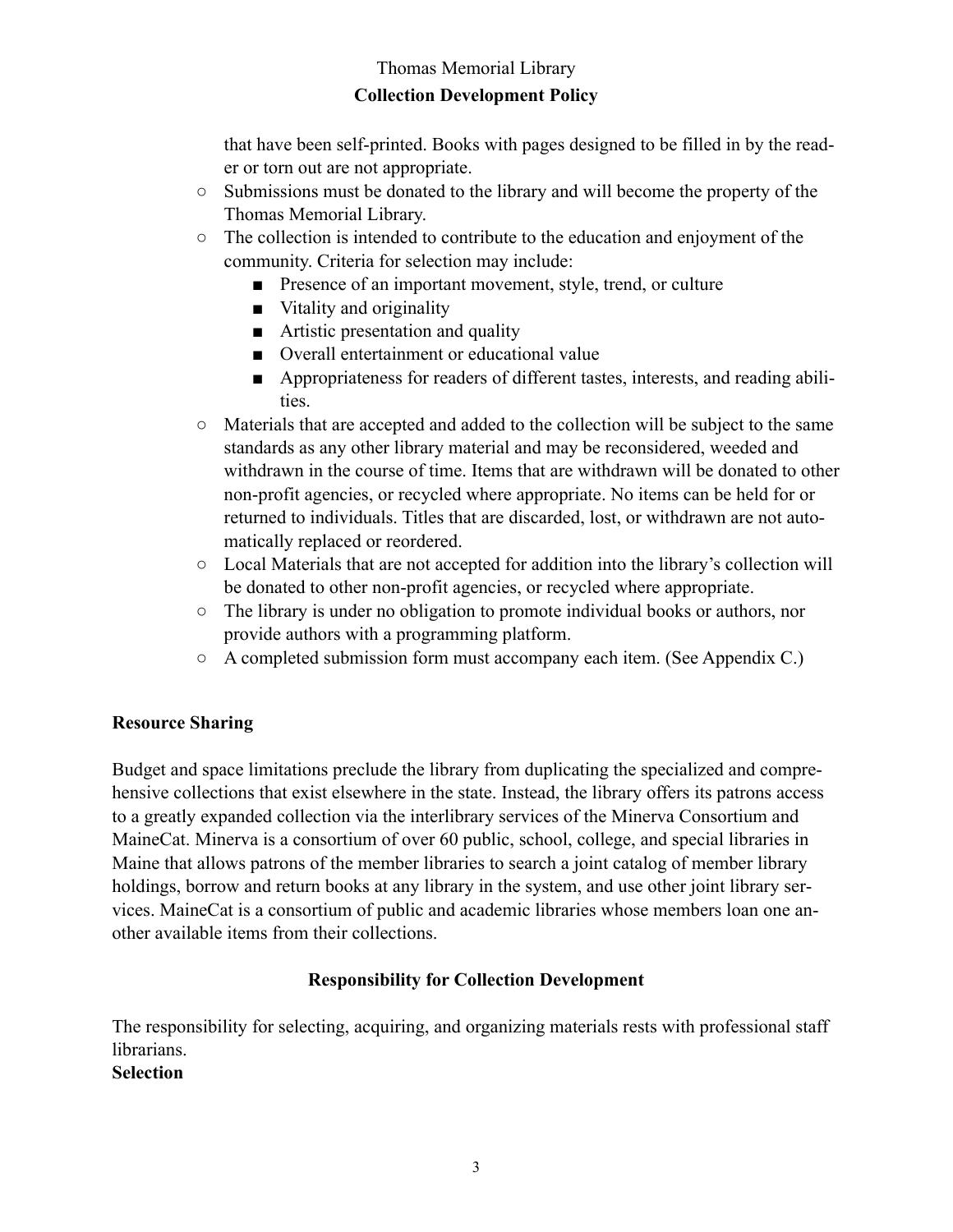"Selection" refers to the act of identifying and evaluating specific items for addition to the library's collection. Selectors are responsible for choosing titles which fit in with the evaluation criteria in this plan, and help the library fulfill its mission. Selection is a discerning and interpretive process, involving a general knowledge of the subject and its important literature, a familiarity with the materials in the collection, and a recognition of the needs of the community. Staff members selecting library materials are assisted by reviews from established industry sources, authoritative discussions of the subject, popular demand, requests of library patrons, and circulation statistics and trends.

The library selects resources based upon the principle of open access to materials for all; materials are not excluded due to frank or controversial content, or due to the personal preferences of the selectors. Decisions are made solely on critical reviews and the merits of the work in relation to the building of the collection.

### **Evaluation Criteria**

All materials, whether purchased or donated, are considered in terms of the following criteria, which are applied as appropriate across all subjects, languages, material types, and formats:

- Accuracy of information and depth of content
- Clarity, originality of thought, literary merit or artistic excellence
- Reviews in professional or popular media
- Popular interest and community demand
- Cost and availability
- Suitability of physical format and durability for heavy library use
- Skill, competence, and purpose of the author
- Relationship to materials in other area libraries
- The work's presence in standard bibliographies or indexes
- Contemporary significance or permanent value
- Ability to meet the needs of the community; appropriateness to interests and skills of intended audience
- Relation to existing collections and other material on the subject
- Material's contribution to a diversity of viewpoints and cultural perspectives
- Material's local, historical, or literary significance

The library does not regularly purchase the following materials:

- Costly books of little demand
- Textbooks (unless they are of general interest and the best in the subject field)
- Family genealogies
- Books that are not professionally bound
- Books that are self-published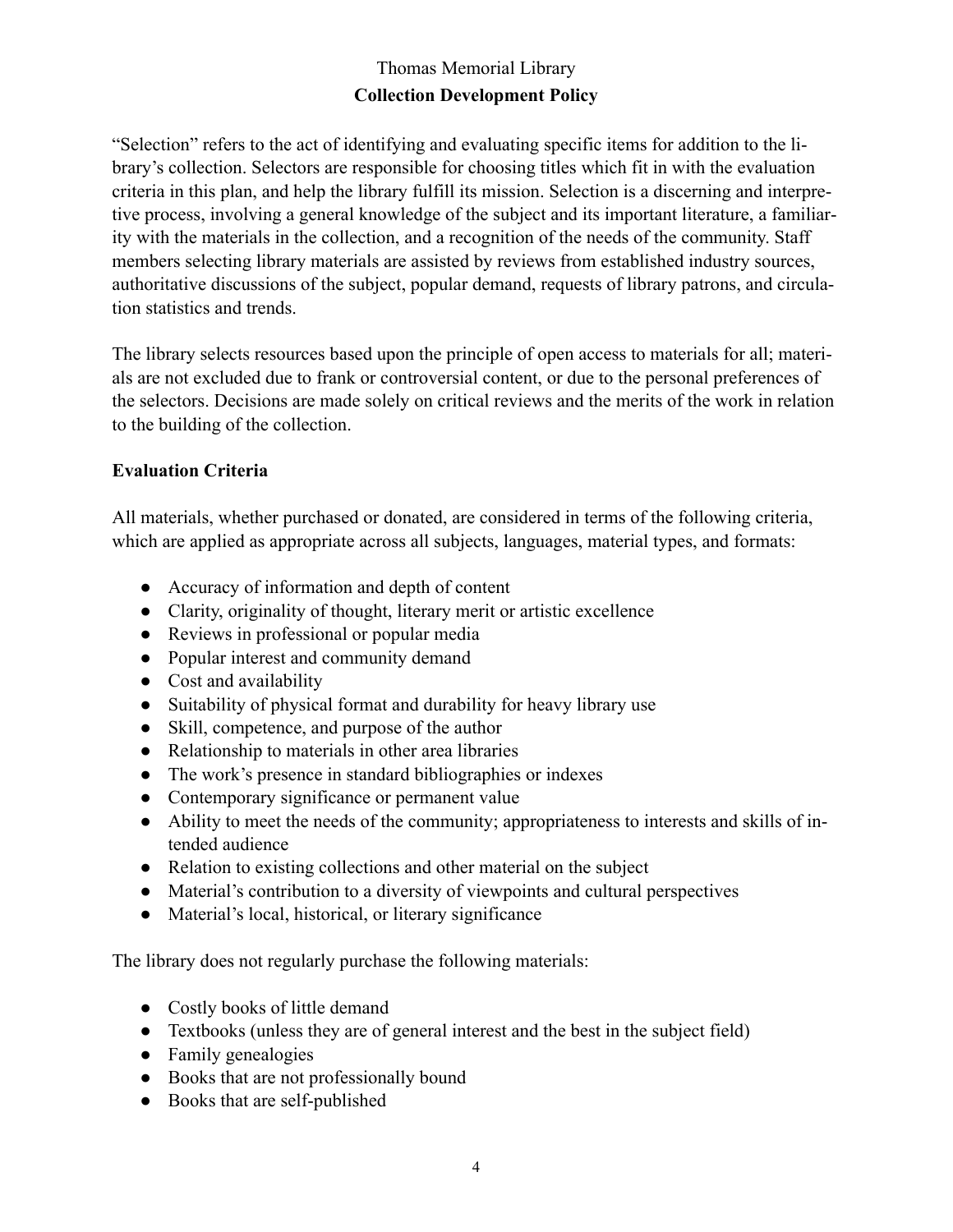- Highly obscure or specialized works
- Rare books
- Items that require original cataloging
- Vanity press publications
- Obsolete formats such as cassettes, vinyl records, and VHS tapes

The library collects a range of general interest materials. Owing to budgetary and space constraints, the library is unable to maintain a collection used for academic research or the pursuit of highly specialized and professional interests. The Thomas Memorial Library's collection is nonarchival, but does contain Cape Elizabeth documents that are required by law to be on display to the public for specific periods of time.

Materials are acquired in multiple formats when appropriate, including print, audiovisual, and digital resources. For any given work, the determination of which format(s) is acquired is based - - in part-- on factors such as the work's intended audience and its intended purpose. When all other factors are equal, ease of access by and broadness of appeal to the public should be the primary consideration in choosing formats.

New formats shall be considered for the circulating collection when a significant portion of the community' population has the necessary technology to make use of the format. User demand, cost per item, ease of use, equipment requirements, storage requirements, staff requirements for processing, maintenance, and training, and availability of items in the format are also factors that are considered in the adoption of a new format.

Staff will also consider items in terms of their ability to provide balance to the collection and their availability via the statewide resource-sharing consortia.

The library recognizes the importance of acquiring materials in formats that can be utilized by Cape Elizabeth residents with disabilities. The library will seek to match community demand with the existing collections of such materials.

Multiple copies of items may be purchased in response to user demand as evidenced by number of holds, anticipated popularity, and repeated requests. Thomas Memorial Library will only add items to its collection that conform to U.S. Laws (e.g. copyright, trade laws.).

Generally, the library is limited to selecting works that are currently in print and available through customary domestic trade suppliers.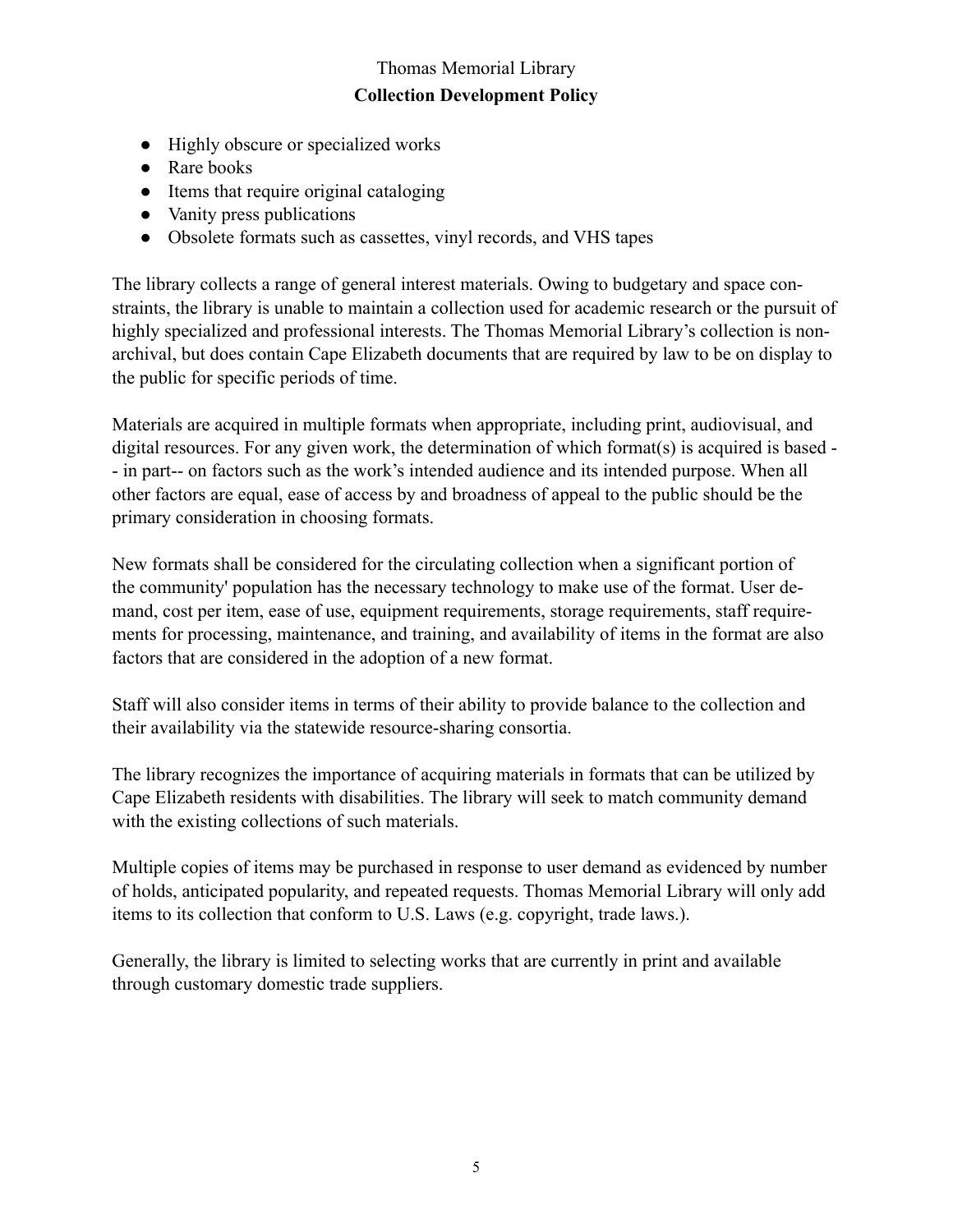### **Purchase Suggestions**

Purchase suggestions from Cape Elizabeth library users are always welcome and given serious consideration. Suggestions are subject to the same selection criteria as other materials, and suggested titles are not automatically added to the collection. Review or solicitation copies submitted for consideration as potential acquisitions are accepted under the same terms as those for donated items.

### **Donations of Books and Other Materials**

Occasionally, gifts of books and other library materials in good condition may be accepted by the library and evaluated for inclusion in the collection using the same criteria that are used for materials acquired by purchase. Gifts which do not meet the library's evaluation criteria and policies may be refused. Donated books that are not added to the library's circulating collection may be returned to the donor, or, alternatively, the books may be given away. The library is under no obligation to add a donated item to the collection or to notify the donor of the disposition of that item. Donors cannot impose conditions relating to any gift either before or after the library accepts the gift.

Donation-receipt forms are available upon request at the time of donation and are completed by donors. Values are assigned by donors, not by library staff.

### **Monetary Donations**

The library accepts tax-deductible monetary donations, lifetime gifts and bequests. While the library welcomes gifts designating funds for specific audiences or types of materials in the collection, the designation of funds for specific titles may not be accommodated if such titles are inconsistent with the library's selection criteria.

### **Collection Maintenance**

The library's collections are regularly evaluated to ensure that the materials they contain remain current and in good condition, and that they continue to reflect the interests and needs of the library's patrons. Collection maintenance is undertaken with as much care and consistency as the initial selection of materials. Maintenance is critical to keeping the collections current, attractive, responsive, diverse, and useful to the needs of the community.

In the pursuit of maintaining an up-to-date, useful collection, statistical tools such as circulation reports, collection turnover rates, and hold fill rates are studied to determine how the collection is being used and how it should change to answer patron needs. Periodic visual inspections of the collections themselves also help selectors determine how and to what extent individual items and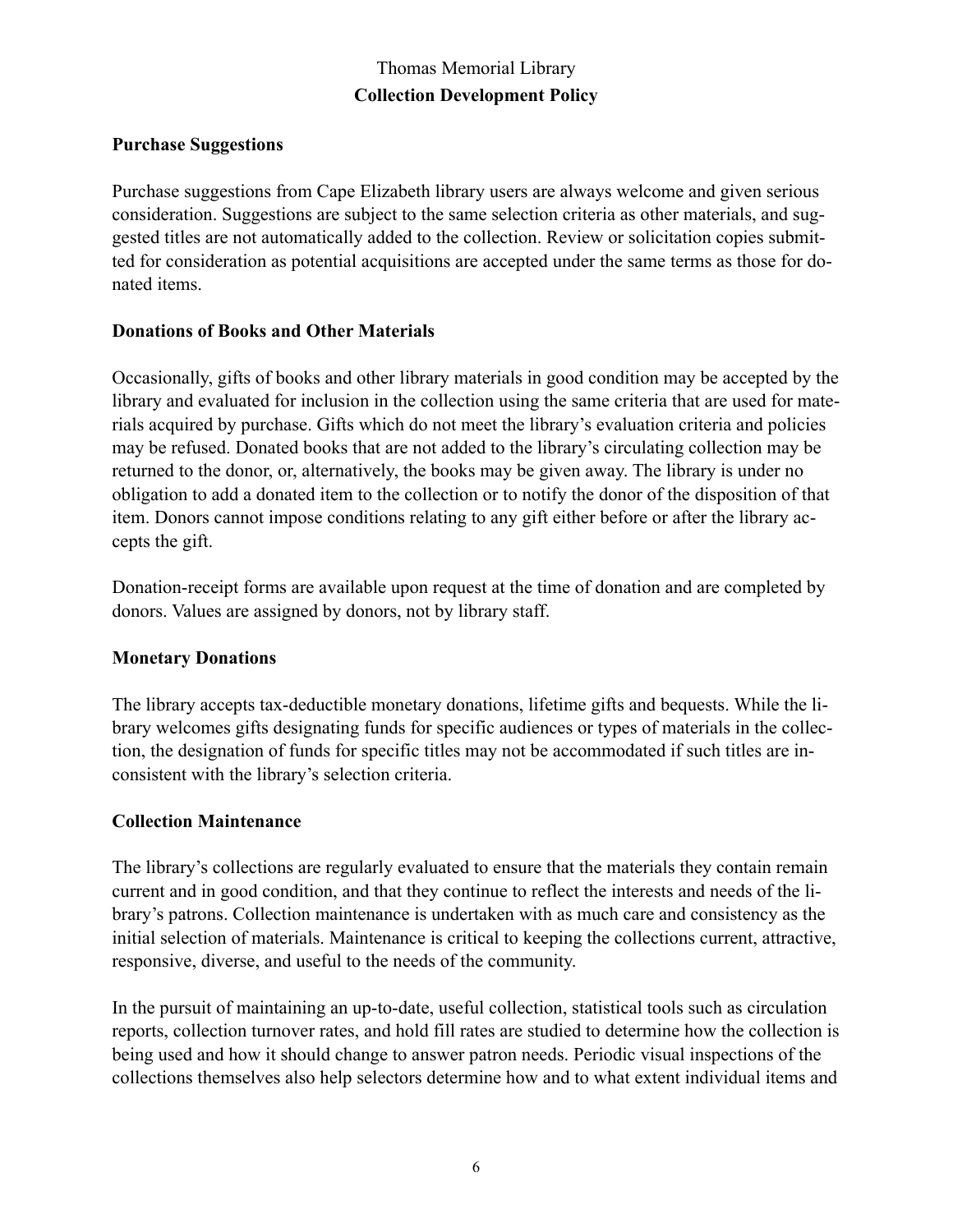categories of works are being used and which materials are candidates for withdrawal, minimal repair, or replacement.

### **Withdrawing Materials**

Material withdrawal is an important part of collection development. Systematic deselection is required to keep the collection responsive to patron needs, to ensure its vitality and usefulness to the community, and to make room for newer materials or newer formats. Items are withdrawn from the collection with the same degree of attention as initial selection. Withdrawal of library materials is vested in the Library Director who authorizes qualified staff to perform this process. Librarians must use their professional judgement when determining which items to deselect. The staff will evaluate the library's collection for discarding of materials that are one or more of the following:

- Obsolete: outdated, factually inaccurate, or misleading, or superseded by new information
- In poor physical condition: worn, damaged, or lost
- No longer relevant to the needs and interests of the community: not in high demand, low circulation frequency

Other factors influencing the withdrawal of an item may include space limitations, altered scope of the collection, ease of access to materials through Minerva or MaineCat, and holding a higher number of copies of a particular item than are necessary. Withdrawn items may be offered to local charitable organizations for resale, given away, donated, or recycled.

### **Repurchasing Materials**

Materials that have been lost or damaged may be replaced using the same criteria as for initial selection. Replacement of lost, stolen, or withdrawn materials is not automatic. The decision to replace is influenced by:

- The number of copies the library owns
- The availability of newer materials on the subject
- Existence of adequate coverage of the subject
- Item circulation numbers
- Popular demand for the title
- Availability of space
- Cost and availability of replacement copy
- If the item is a core collection title, or significant in its subject area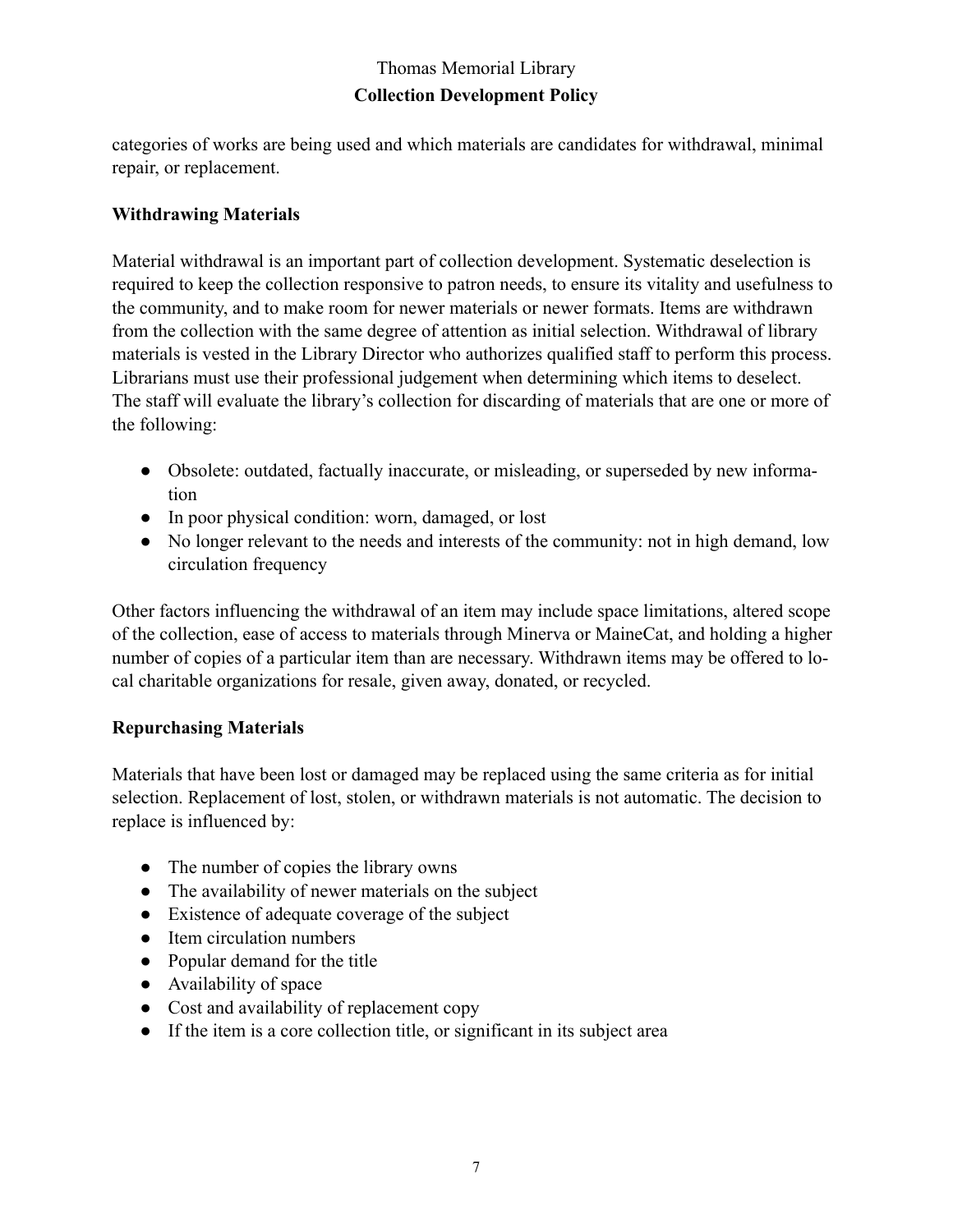### **Requests for Reconsideration**

The library welcomes expression of opinion about its collection. In the event of a concern about the inclusion materials in the collection, the following procedure will be followed:

- 1. Residents of Cape Elizabeth raising an objection to a book or other materials in the library will be asked to fill out and submit a **Request for Reconsideration Form** (see Appendix B) with a written explanation of their objections, citing specifics from the material in question.
- 2. The Library Director will then appoint a committee to review the challenge and make recommendations. This committee will be comprised of the staff member who selected the item (or the staff member who currently selects in the item's area), a professional librarian not on TML staff, a Thomas Memorial Library Committee member, and two members from the community at large (Reconsideration Committee.) The Director will provide appropriate resources to the committee for their evaluation of the challenge. The committee is advisory only, and will report its findings to the Library Director within four weeks of receipt of a signed Request for Reconsideration form.
- 3. In considering Requests for Reconsideration, staff, the Director and the Reconsideration Committee will consider each work as a whole, and individual passages will not be treated out of context.
- 4. The Reconsideration Committee will base their recommendation on the evaluation criteria outlined in the Collection Development Policy.
- 5. The Library Director will carefully weigh the recommendations of the committee and make a decision on the disposition of the material, and will communicate the decision in writing to the selector, the Thomas Memorial Library Committee, the review committee, the Town Manager and the complainant no later than one week after receiving the findings from the committee.
- 6. If the complainant is not satisfied with the response from the Director, they may appeal to the Thomas Memorial Library Committee at a regularly scheduled meeting within sixty days. The complainant is to notify the Director at least ten days prior to the Committee meeting in order to be placed on the meeting's agenda. The complainant will be given up to ten minutes to present an appeal and five minutes will be allowed for clarifying questions from the Committee. The Committee will have two months to respond to the appeal and will do so in writing. The decision by the Committee will be final.

Please note: *Even though the above Reconsideration of Library Materials process could take several months, no materials challenged will be removed from public use during the process.*

### **Revised:** October, 2021

**Voted for recommendation of approval by the TML Committee on:** November 18, 2021 **Amended by the Town Council Effective Date:** January 10, 2022 **Adopted by the Town Council Effective Date:** January 10, 2022 **Policy Review:** This policy shall be reviewed at least every five (5) years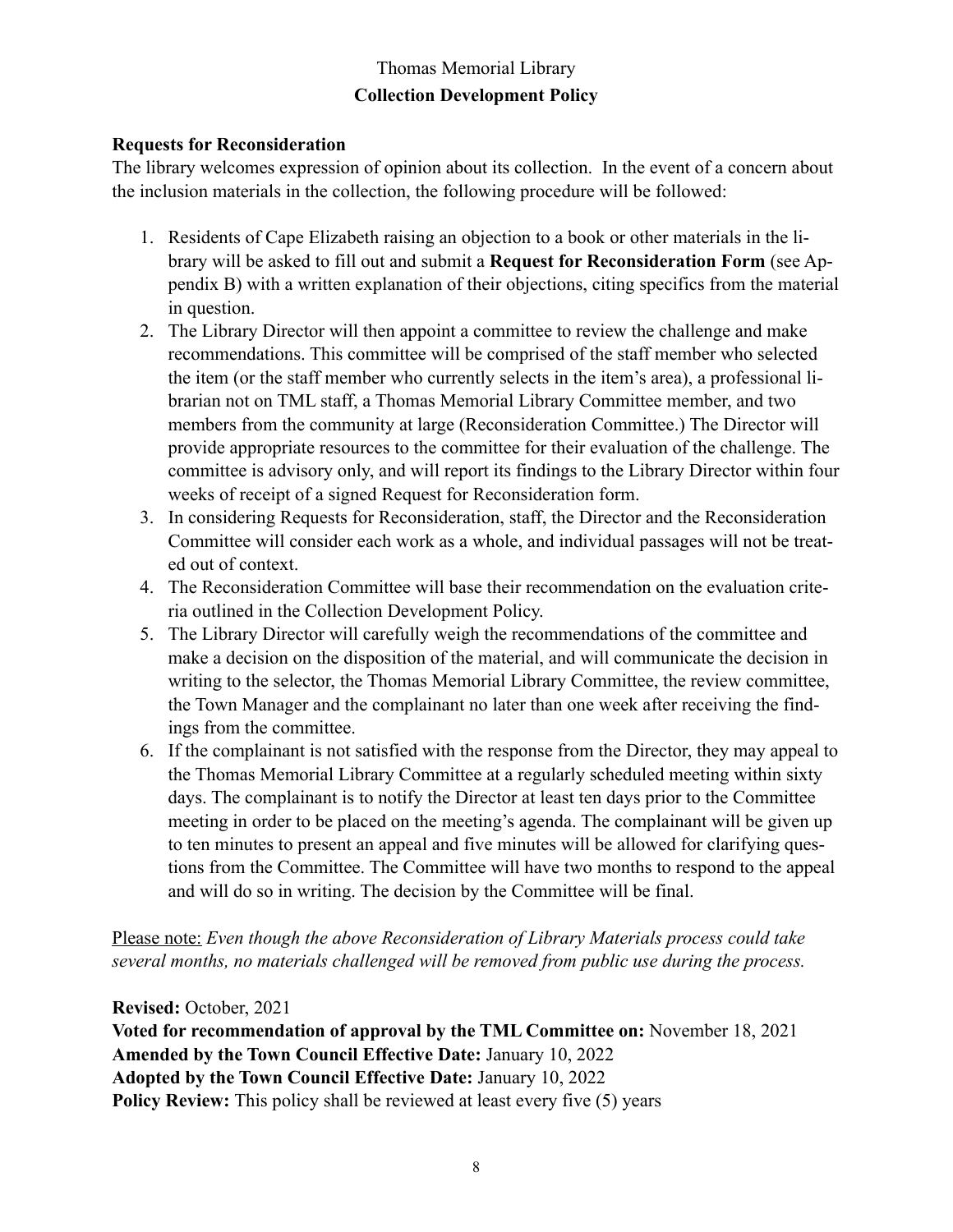Appendix A

### **ALA Library Bill of Rights**

The American Library Association affirms that all libraries are forums for information and ideas, and that the following basic policies should guide their services.

I. Books and other library resources should be provided for the interest, information, and enlightenment of all people of the community the library serves. Materials should not be excluded because of the origin, background, or views of those contributing to their creation.

II. Libraries should provide materials and information presenting all points of view on current and historical issues. Materials should not be proscribed or removed because of partisan or doctrinal disapproval.

III. Libraries should challenge censorship in the fulfillment of their responsibility to provide information and enlightenment.

IV. Libraries should cooperate with all persons and groups concerned with resisting abridgment of free expression and free access to ideas.

V. A person"s right to use a library should not be denied or abridged because of origin, age, background, or views.

VI. Libraries which make exhibit spaces and meeting rooms available to the public they serve should make such facilities available on an equitable basis, regardless of the beliefs or affiliations of individuals or groups requesting their use.

Adopted June 19, 1939, by the ALA Council; amended October 14, 1944; June 18, 1948; February 2, 1961; June 27, 1967; January 23, 1980; inclusion of #age" reaffirmed January 23, 1996.

#### **The Freedom to Read Statement**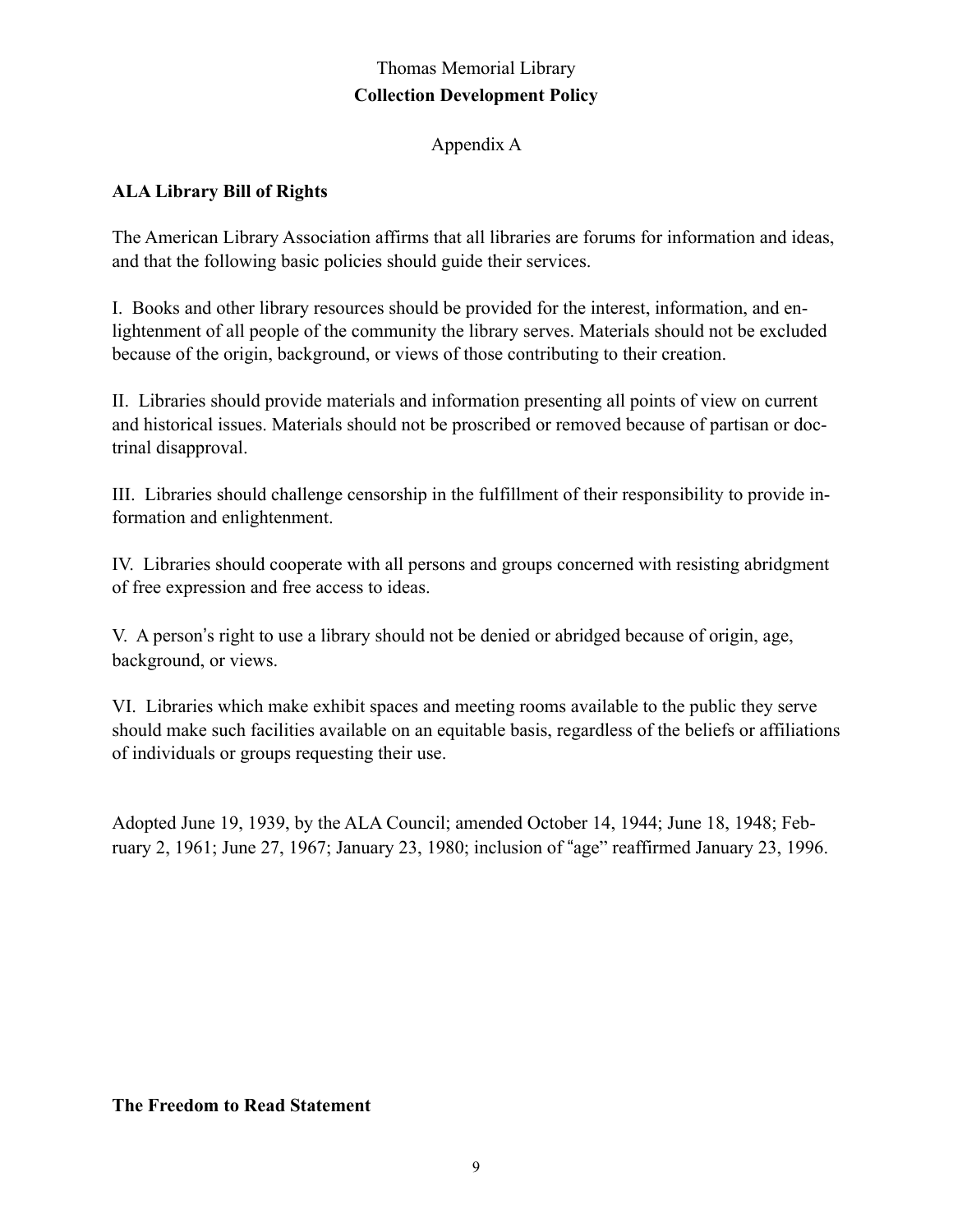The freedom to read is essential to our democracy. It is continuously under attack. Private groups and public authorities in various parts of the country are working to remove or limit access to reading materials, to censor content in schools, to label "controversial" views, to distribute lists of "objectionable" books or authors, and to purge libraries. These actions apparently rise from a view that our national tradition of free expression is no longer valid; that censorship and suppression are needed to counter threats to safety or national security, as well as to avoid the subversion of politics and the corruption of morals. We, as individuals devoted to reading and as librarians and publishers responsible for disseminating ideas, wish to assert the public interest in the preservation of the freedom to read.

Most attempts at suppression rest on a denial of the fundamental premise of democracy: that the ordinary individual, by exercising critical judgment, will select the good and reject the bad. We trust Americans to recognize propaganda and misinformation, and to make their own decisions about what they read and believe. We do not believe they are prepared to sacrifice their heritage of a free press in order to be "protected" against what others think may be bad for them. We believe they still favor free enterprise in ideas and expression.

These efforts at suppression are related to a larger pattern of pressures being brought against education, the press, art and images, films, broadcast media, and the Internet. The problem is not only one of actual censorship. The shadow of fear cast by these pressures leads, we suspect, to an even larger voluntary curtailment of expression by those who seek to avoid controversy or unwelcome scrutiny by government officials.

Such pressure toward conformity is perhaps natural to a time of accelerated change. And yet suppression is never more dangerous than in such a time of social tension. Freedom has given the United States the elasticity to endure strain. Freedom keeps open the path of novel and creative solutions, and enables change to come by choice. Every silencing of a heresy, every enforcement of an orthodoxy, diminishes the toughness and resilience of our society and leaves it the less able to deal with controversy and difference.

Now as always in our history, reading is among our greatest freedoms. The freedom to read and write is almost the only means for making generally available ideas or manners of expression that can initially command only a small audience. The written word is the natural medium for the new idea and the untried voice from which come the original contributions to social growth. It is essential to the extended discussion that serious thought requires, and to the accumulation of knowledge and ideas into organized collections.

We believe that free communication is essential to the preservation of a free society and a creative culture. We believe that these pressures toward conformity present the danger of limiting the range and variety of inquiry and expression on which our democracy and our culture depend. We believe that every American community must jealously guard the freedom to publish and to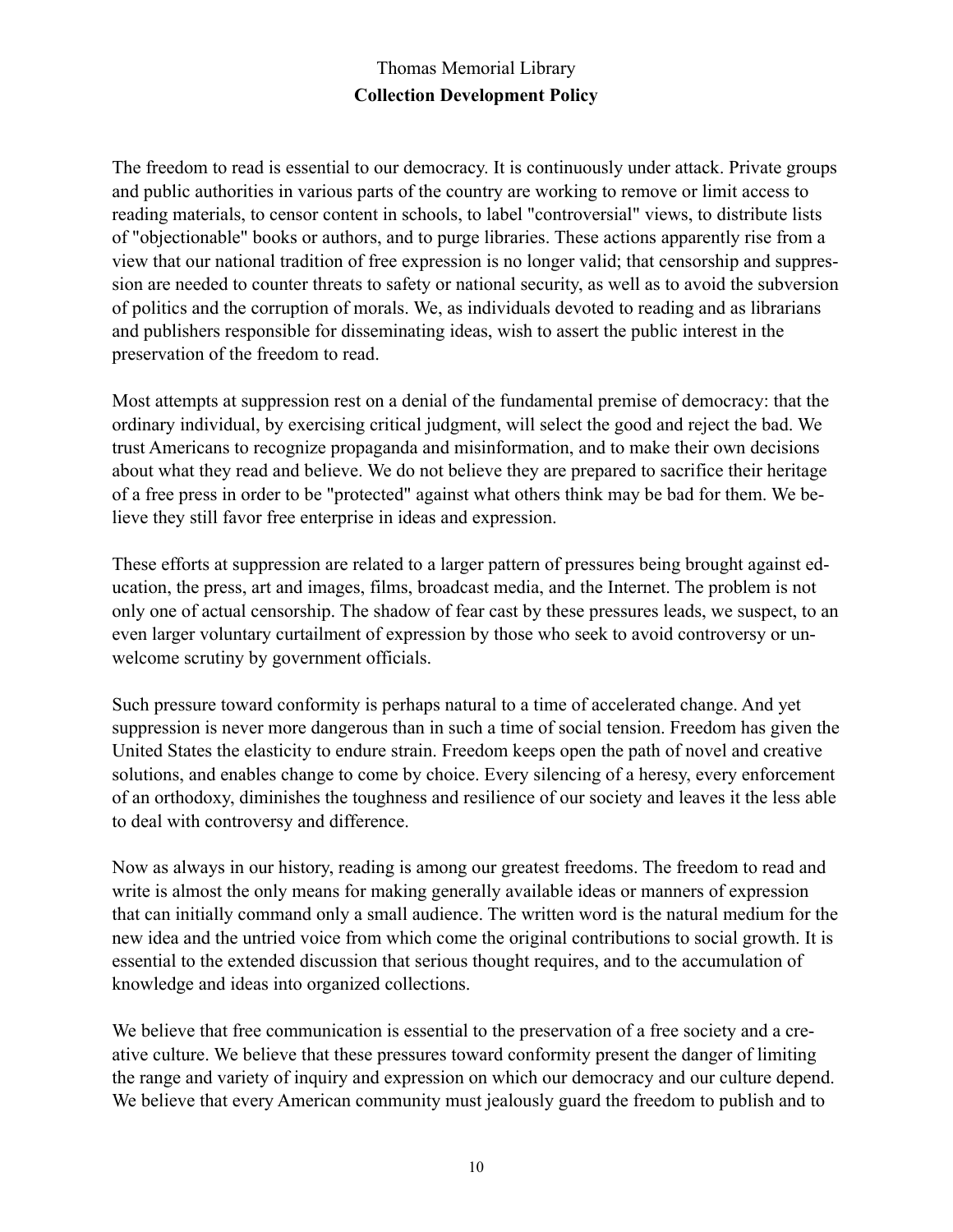circulate, in order to preserve its own freedom to read. We believe that publishers and librarians have a profound responsibility to give validity to that freedom to read by making it possible for the readers to choose freely from a variety of offerings.

The freedom to read is guaranteed by the Constitution. Those with faith in free people will stand firm on these constitutional guarantees of essential rights and will exercise the responsibilities that accompany these rights.

We therefore affirm these propositions:

1. It is in the public interest for publishers and librarians to make available the widest diversity of views and expressions, including those that are unorthodox, unpopular, or considered dangerous by the majority.

Creative thought is by definition new, and what is new is different. The bearer of every new thought is a rebel until that idea is refined and tested. Totalitarian systems attempt to maintain themselves in power by the ruthless suppression of any concept that challenges the established orthodoxy. The power of a democratic system to adapt to change is vastly strengthened by the freedom of its citizens to choose widely from among conflicting opinions offered freely to them. To stifle every nonconformist idea at birth would mark the end of the democratic process. Furthermore, only through the constant activity of weighing and selecting can the democratic mind attain the strength demanded by times like these. We need to know not only what we believe but why we believe it.

2. Publishers, librarians, and booksellers do not need to endorse every idea or presentation they make available. It would conflict with the public interest for them to establish their own political, moral, or aesthetic views as a standard for determining what should be published or circulated.

Publishers and librarians serve the educational process by helping to make available knowledge and ideas required for the growth of the mind and the increase of learning. They do not foster education by imposing as mentors the patterns of their own thought. The people should have the freedom to read and consider a broader range of ideas than those that may be held by any single librarian or publisher or government or church. It is wrong that what one can read should be confined to what another thinks proper.

3. It is contrary to the public interest for publishers or librarians to bar access to writings on the basis of the personal history or political affiliations of the author.

No art or literature can flourish if it is to be measured by the political views or private lives of its creators. No society of free people can flourish that draws up lists of writers to whom it will not listen, whatever they may have to say.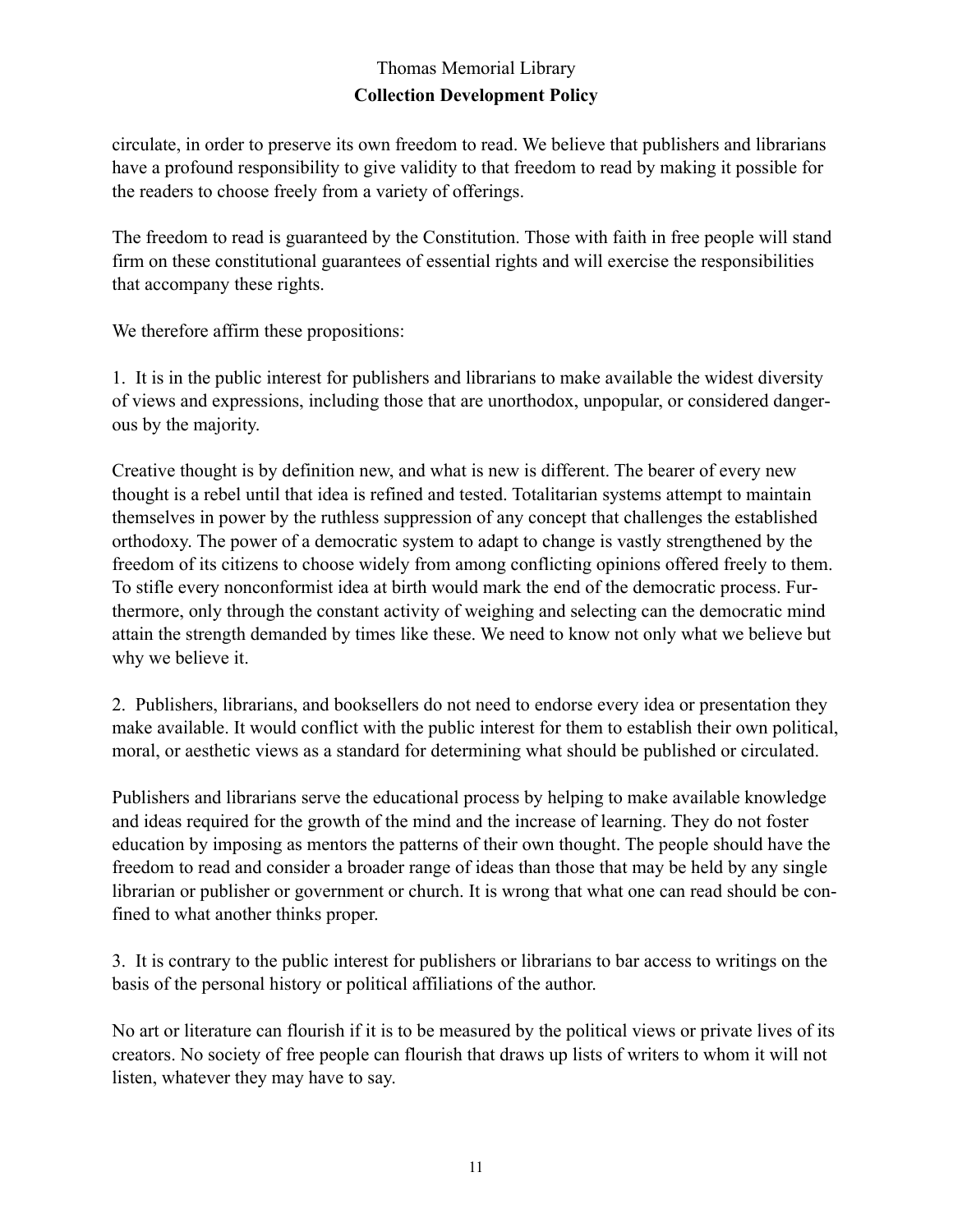4. There is no place in our society for efforts to coerce the taste of others, to confine adults to the reading matter deemed suitable for adolescents, or to inhibit the efforts of writers to achieve artistic expression.

To some, much of modern expression is shocking. But is not much of life itself shocking? We cut off literature at the source if we prevent writers from dealing with the stuff of life. Parents and teachers have a responsibility to prepare the young to meet the diversity of experiences in life to which they will be exposed, as they have a responsibility to help them learn to think critically for themselves. These are affirmative responsibilities, not to be discharged simply by preventing them from reading works for which they are not yet prepared. In these matters values differ, and values cannot be legislated; nor can machinery be devised that will suit the demands of one group without limiting the freedom of others.

5. It is not in the public interest to force a reader to accept the prejudgment of a label characterizing any expression or its author as subversive or dangerous.

The ideal of labeling presupposes the existence of individuals or groups with wisdom to determine by authority what is good or bad for others. It presupposes that individuals must be directed in making up their minds about the ideas they examine. But Americans do not need others to do their thinking for them.

6. It is the responsibility of publishers and librarians, as guardians of the people's freedom to read, to contest encroachments upon that freedom by individuals or groups seeking to impose their own standards or tastes upon the community at large; and by the government whenever it seeks to reduce or deny public access to public information.

It is inevitable in the give and take of the democratic process that the political, the moral, or the aesthetic concepts of an individual or group will occasionally collide with those of another individual or group. In a free society individuals are free to determine for themselves what they wish to read, and each group is free to determine what it will recommend to its freely associated members. But no group has the right to take the law into its own hands, and to impose its own concept of politics or morality upon other members of a democratic society. Freedom is no freedom if it is accorded only to the accepted and the inoffensive. Further, democratic societies are more safe, free, and creative when the free flow of public information is not restricted by governmental prerogative or self-censorship.

7. It is the responsibility of publishers and librarians to give full meaning to the freedom to read by providing books that enrich the quality and diversity of thought and expression. By the exercise of this affirmative responsibility, they can demonstrate that the answer to a "bad" book is a good one, the answer to a "bad" idea is a good one.

The freedom to read is of little consequence when the reader cannot obtain matter fit for that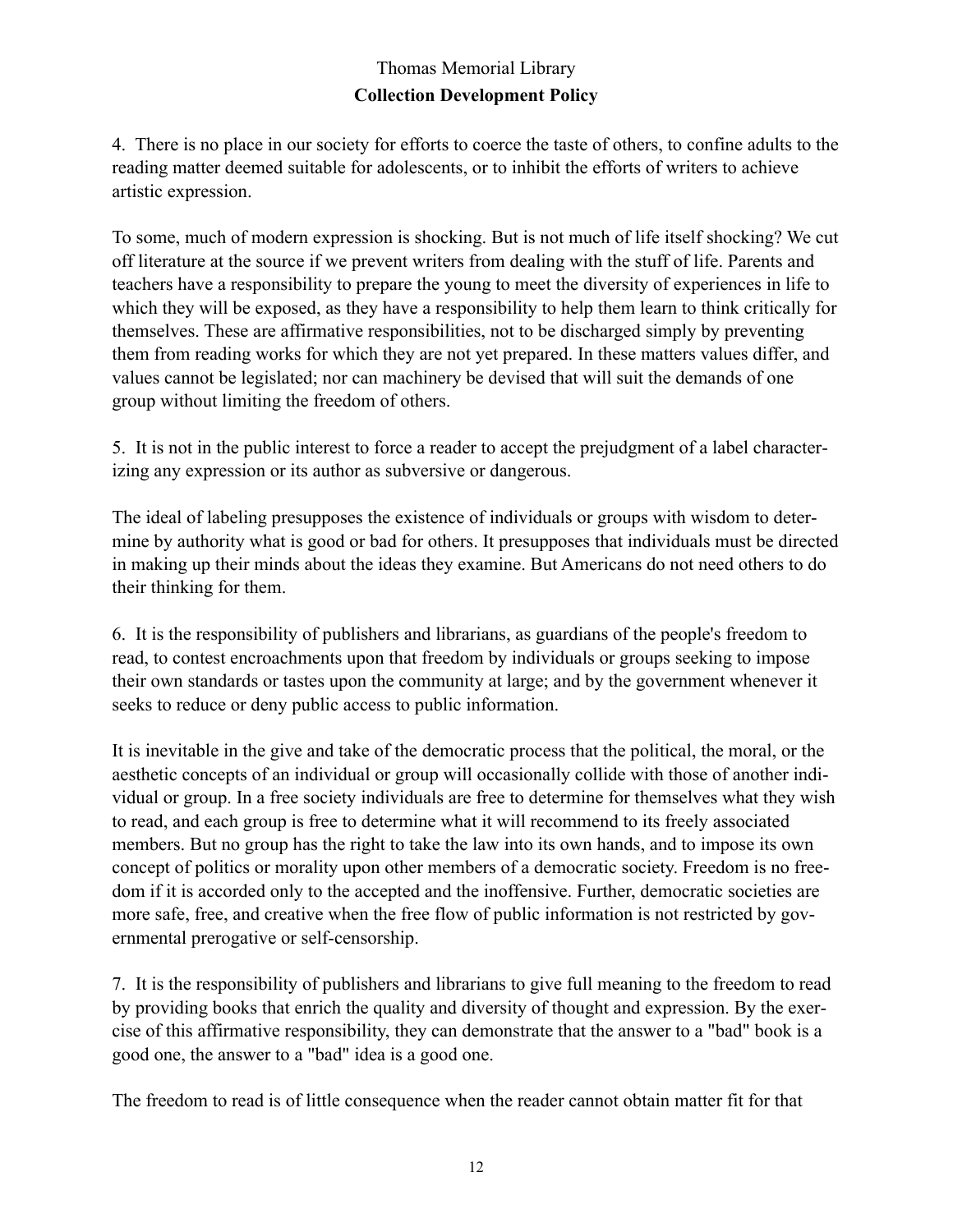reader's purpose. What is needed is not only the absence of restraint, but the positive provision of opportunity for the people to read the best that has been thought and said. Books are the major channel by which the intellectual inheritance is handed down, and the principal means of its testing and growth. The defense of the freedom to read requires of all publishers and librarians the utmost of their faculties, and deserves of all Americans the fullest of their support.

We state these propositions neither lightly nor as easy generalizations. We here stake out a lofty claim for the value of the written word. We do so because we believe that it is possessed of enormous variety and usefulness, worthy of cherishing and keeping free. We realize that the application of these propositions may mean the dissemination of ideas and manners of expression that are repugnant to many persons. We do not state these propositions in the comfortable belief that what people read is unimportant. We believe rather that what people read is deeply important; that ideas can be dangerous; but that the suppression of ideas is fatal to a democratic society. Freedom itself is a dangerous way of life, but it is ours.

This statement was originally issued in May of 1953 by the Westchester Conference of the American Library Association and the American Book Publishers Council, which in 1970 consolidated with the American Educational Publishers Institute to become the Association of American Publishers.

Adopted June 25, 1953, by the ALA Council and the AAP Freedom to Read Committee; amended January 28, 1972; January 16, 1991; July 12, 2000; June 30, 2004.

### **Freedom to View Statement**

The FREEDOM TO VIEW, along with the freedom to speak, to hear, and to read, is protected by the First Amendment to the Constitution of the United States. In a free society, there is no place for censorship of any medium of expression. Therefore these principles are affirmed:

1. To provide the broadest access to film, video, and other audiovisual materials because they are a means for the communication of ideas. Liberty of circulation is essential to insure the constitutional guarantees of freedom of expression.

2. To protect the confidentiality of all individuals and institutions using film, video, and other audiovisual materials.

3. To provide film, video, and other audiovisual materials which represent a diversity of views and expression. Selection of a work does not constitute or imply agreement with or approval of the content.

4. To provide a diversity of viewpoints without the constraint of labeling or prejudging film,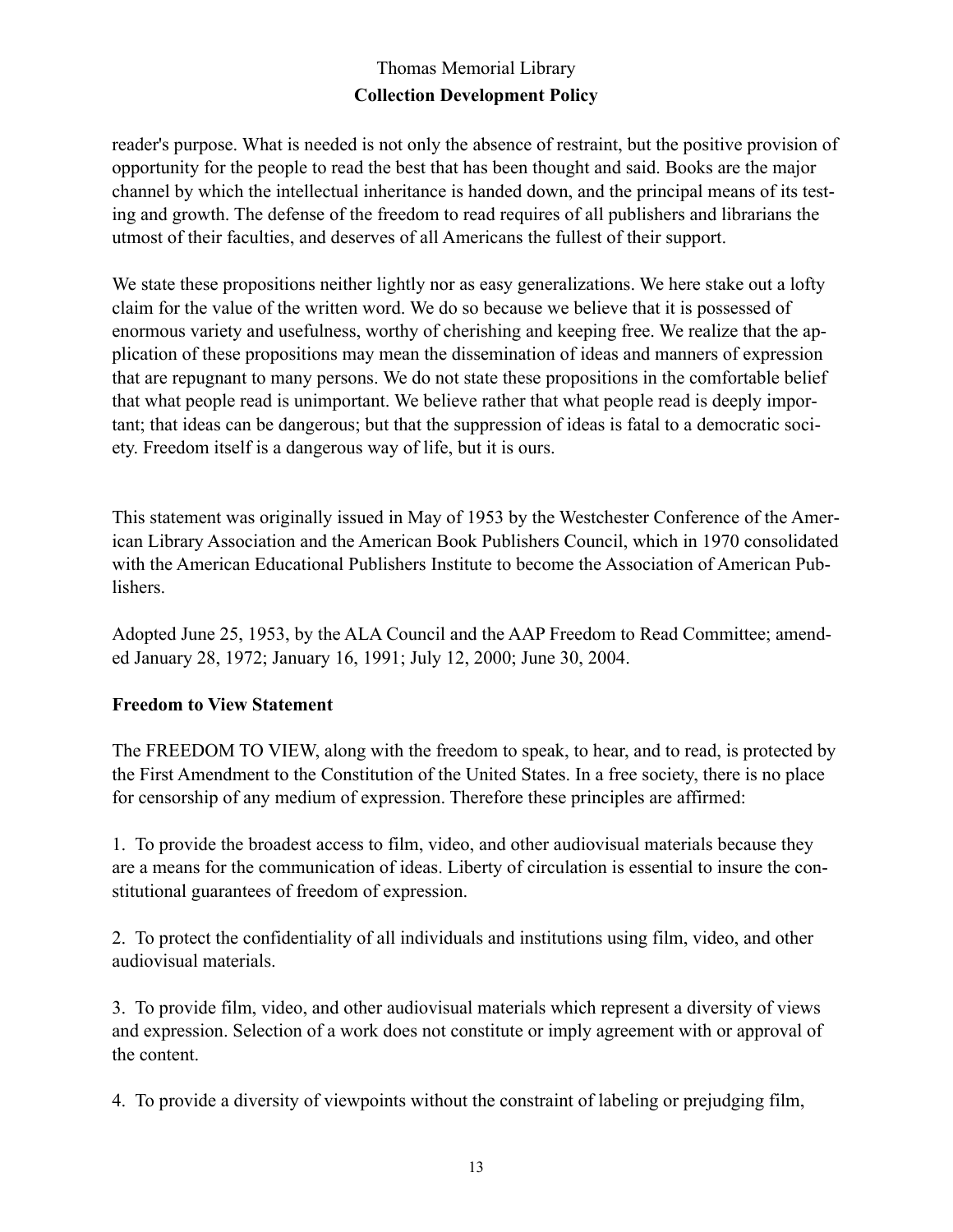video, or other audiovisual materials on the basis of the moral, religious, or political beliefs of the producer or filmmaker or on the basis of controversial content.

5. To contest vigorously, by all lawful means, every encroachment upon the public's freedom to view.

This statement was originally drafted by the Freedom to View Committee of the American Film and Video Association (formerly the Educational Film Library Association) and was adopted by the AFVA Board of Directors in February 1979. This statement was updated and approved by the AFVA Board of Directors in 1989.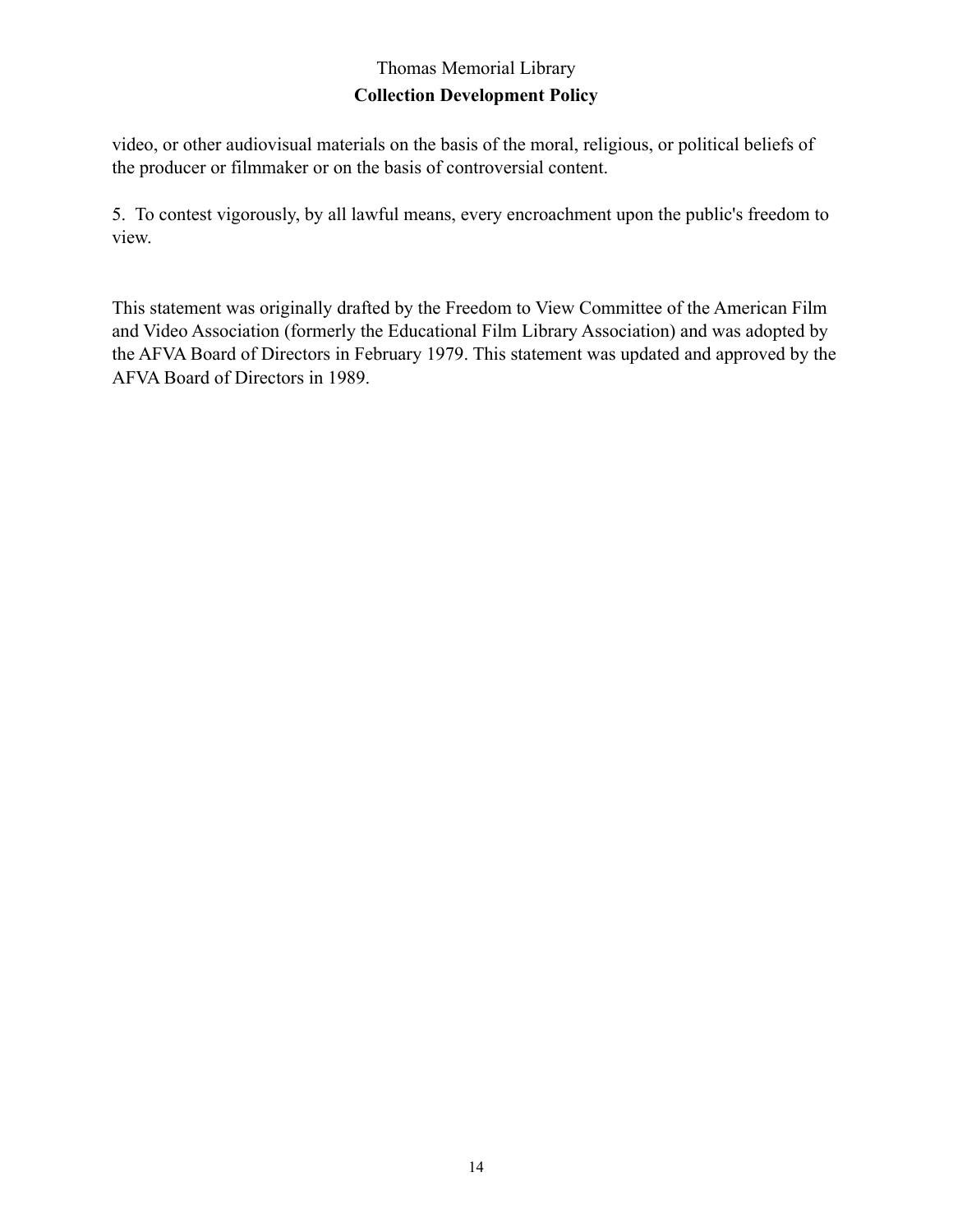#### Appendix B **Request for Reconsideration of Library Materials**

*Please fill out this form as completely as possible. Incomplete or illegible forms will not receive an official review. Only one title can be included in a request for reconsideration. A resident can submit no more than three requests within a one year period.*

| Title of Work:                 |      |                           |  |
|--------------------------------|------|---------------------------|--|
| Author/Producer:               |      |                           |  |
| Publisher:                     |      | Pub. Date:                |  |
| Request Initiated By:          |      |                           |  |
| Address:                       |      |                           |  |
| Phone Number:                  |      |                           |  |
| <b>Complainant Represents:</b> | Self | Group/Organization (Name) |  |

- 1. What consequences do you feel you have encountered as a direct result of reading, listening to, or viewing this work?
- 2. What action do you request the library take in regard to this material?
- 3. Do you feel this work would be of interest to people with viewpoints dissimilar to yours?

*Note:* In conformance with the American Library Association's Bill of Rights, it is the Thomas Memorial Library's express obligation to provide materials and information presenting all points of view on current and historical issues and thereby resist abridgment of free expression and free access to ideas. Library policy has been based on the belief that in order to prevent censorship, materials should not be proscribed or removed because of partisan or doctrinal disapproval.

- 4. In light of the above philosophy, please suggest a viable alternative to the removal of this material from the library's collection.
- 5. What would you recommend as replacement material which would better convey the scope of the subject in question? Please include a specific title, author, publisher, copyright, cost, and professional review information.
- 6. What do you find inappropriate with the material you wish to challenge? Please be specific by citing pages. Please use additional paper if needed.
- 7. Please fully describe what you have based your objections upon.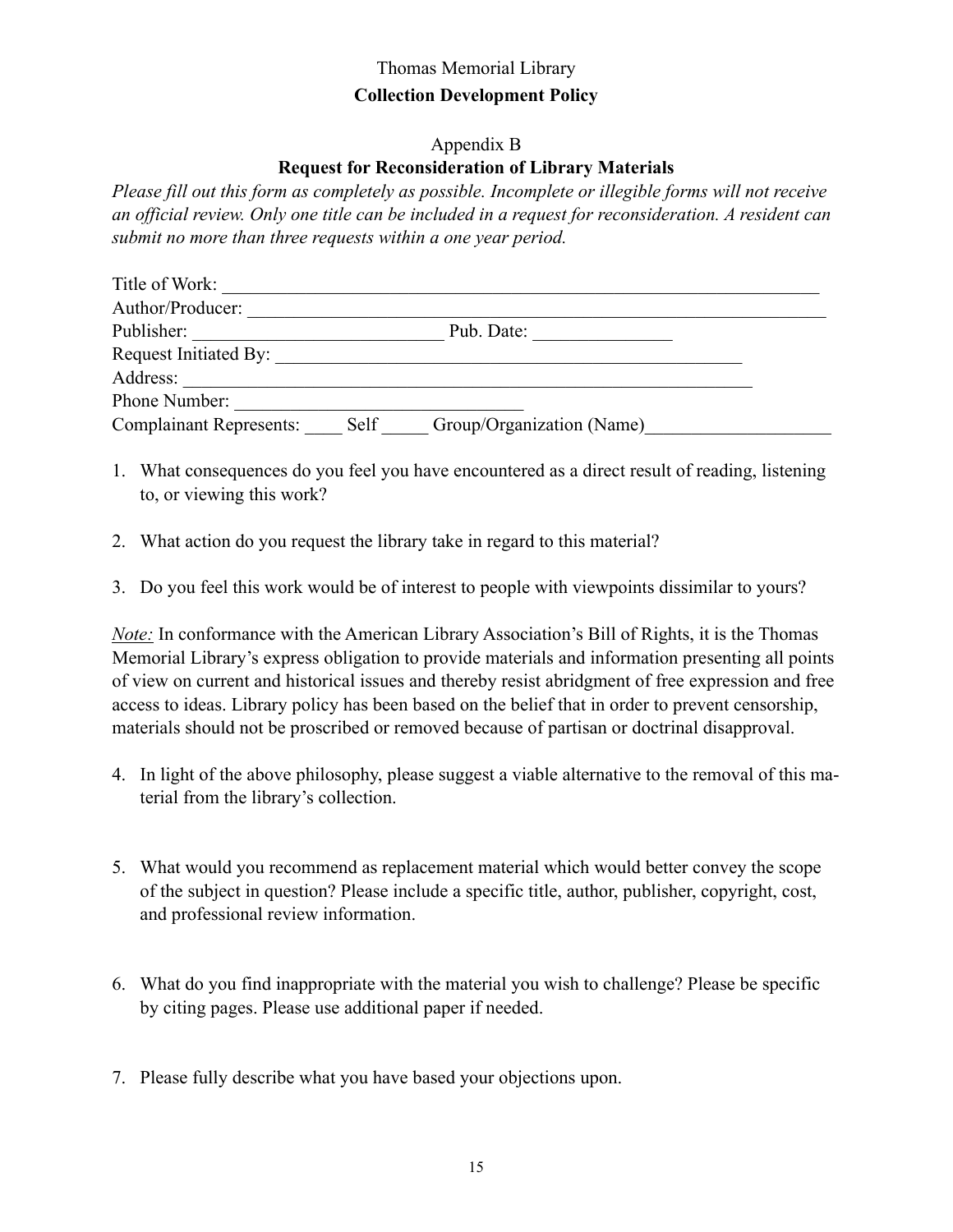- 8. Did you read, view, or hear the entire work? Yes No If no, specifically describe what portions you did read, listen to, or view.
- 9. Have you read, or are you aware of reviews of this work?
- 10. Did you find anything positive about this material? If so, what?
- 11. What do you feel might be the result of having this material available in the Thomas Memorial Library?